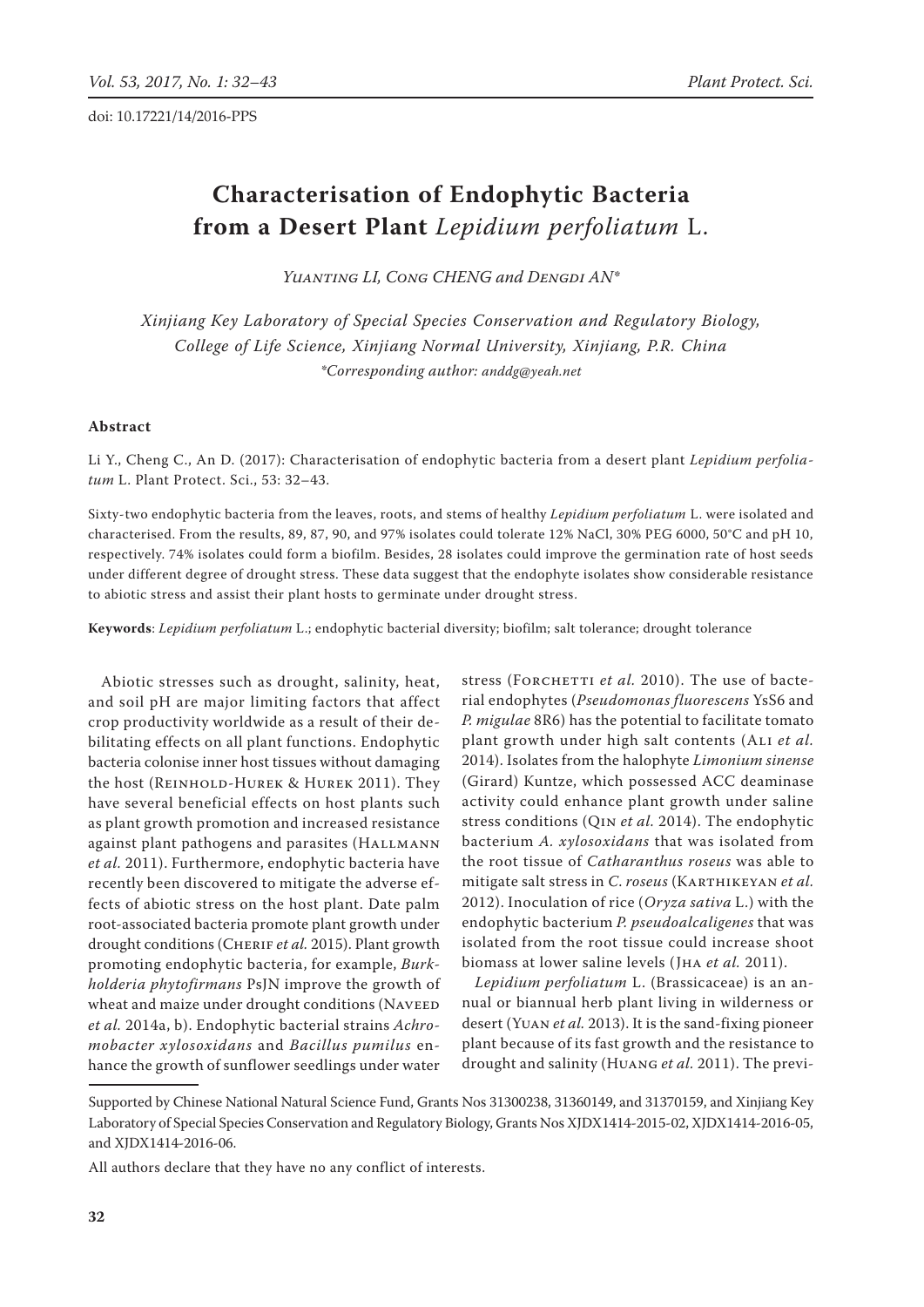ous study of *L*. *perfoliatum* was focussed on its seed coat mucilage, which is important for germination in a harsh environment (Li-Li *et al.* 2008). To the best of our knowledge, there are currently no data on the culture-dependent bacterial endophyte diversity in *L. perfoliatum*. Thus, a better understanding of the presence of the endophytic bacteria in *L*. *perfoliatum* is important. These bacteria may have been adapted to the salt, drought, heat, and alkali stress conditions and could provide significant benefits to the host plants. Studying the bacterial endophytes could offer a few important clues on how the mutual interaction of these endopyte with their host helps them to withstand the desert environment successfully.

This study aims to isolate the endophytic bacteria associated with the desert plant *Lepidium perfoliatum* L., and to identify them using 16S rRNA gene sequence analysis. Also included in the objective is the characterisation of enzyme production, tests for salt, drought, heat and alkali tolerance, and biofilm formation in non-stressed and stressed conditions. Finally, whether these isolates could improve the germination rate of host seeds under different degree of drought stress was tested.

## **MATERIAL AND METHODS**

*Sampling of plant materials*. *L. perfoliatum* was collected in its native habitat from a hill near Urumqi City in Xinjiang Province, China (43°50'N, 87°35'E) in May 2013. Annual precipitation in this area is less than 200 mm, however, the evaporation capacity is as high as 2600 mm, and the relative humidity is only 30% which is the typical ecoclimatic condition in thr area of drought and desert. After digging into a depth of 5–30 cm around the main root of plants, all whole plants were then immediately put in sterile polystyrene bags and brought to the laboratory on ice.

*Isolation of endophytic bacteria*. Fresh healthy *L*. *perfoliatum* plants were washed thoroughly with tap water to remove adhering soil and debris. One gram of leaves, stems and roots was weighed individually and immersed in 75% ethanol for 3 min three times, and then treated with 0.1% mercuric chloride for 3 min and finally rinsed 6 times in sterile distilled water (5 min each rinse). In order to examine the effect of surface sterilisation, aliquots of the final rinsing water were spread on beef extract peptone medium plates containing (in g/l) beef extract 3, peptone 10, NaCl 5, pH 7.2, and cultured at 37°C. The absence of bacteria after 6 days of incubation was taken to confirm that the surface disinfection process was successful. Ten grams of each surface-sterilised tissue were ground using sterilised mortar and pestle with 10 ml of sterilised potassium phosphate buffer (pH 7.0). The suspension was used for serial dilution plating on beef extract peptone medium plates that were then incubated at 37°C. Bacterial colonies from each tissue were passed through four rounds of single colony isolation by streaking them on beef extract peptone medium to ensure purity of the organism. Pure cultures were stored in 20% glycerol at –80°C.

*16S rRNA gene amplification, bacterial identification and phylogenetic analysis*. Fresh cultures (3 ml) of the isolates in beef extract peptone medium were used for total DNA extraction (Sambrook 1989). Genomic DNA was used as a template for 16S rRNA gene amplification with universal primer set 27F and 1492R (CHELIUS & TRIPLETT 2001) in a polymerase chain reaction (PCR). Purified PCR products were sequenced with an ABI 3730 automated sequencer (Invitrogen, Shanghai, China). All the 16S rRNA gene sequences of the isolates were identified using the EzTaxon algorithm (http://www.ezbiocloud.net/ eztaxon/identify). Multiple sequence alignment was performed with Clustal X software (Thompson *et al.* 1997). A phylogenetic tree was constructed by the neighbour-joining method (SAITOU & NEI 1987) using MEGA 3 (Kumar *et al.* 2004).

*Physiological and biochemical characterisation*. All isolates were initially tested for their phenotypic features. Gram's reaction was performed, and the cell shape was observed under a light microscope by taking a drop of bacterial culture suspension in sterile physiological solution (9 g/l NaCl). The growth of the isolates at different temperatures was determined in beef extract peptone liquid medium at the following temperatures: 4, 20, 37, 45, 50, 55, and 60°C. The pH range was tested on beef extract peptone liquid medium set at different pH values, using the buffers homopiperazine-N,N'-bis-2-(ethanesulfonic acid) (Homopipes; 25 mmol/l) for pHs ranging between 4 and 5, 2-(N-morpholino)ethanesulfonic acid (MES; 20 mmol/l) for pHs ranging between 5 and 7, 2-(N-morpholino)propanesulfonic acid (MOPS; 20 mmol/l) for pHs ranging between 7 and 8, and adjusted with NaOH for pHs up to 11 (FTERICH et al. 2012).

Catalase activity was determined by observation of  $O<sub>2</sub>$  evolution from cell suspensions following the addition of 0.5 mM  $H_2O_2$  (RORTH & JENSEN 1967). To determine amylase activity, the isolates were in-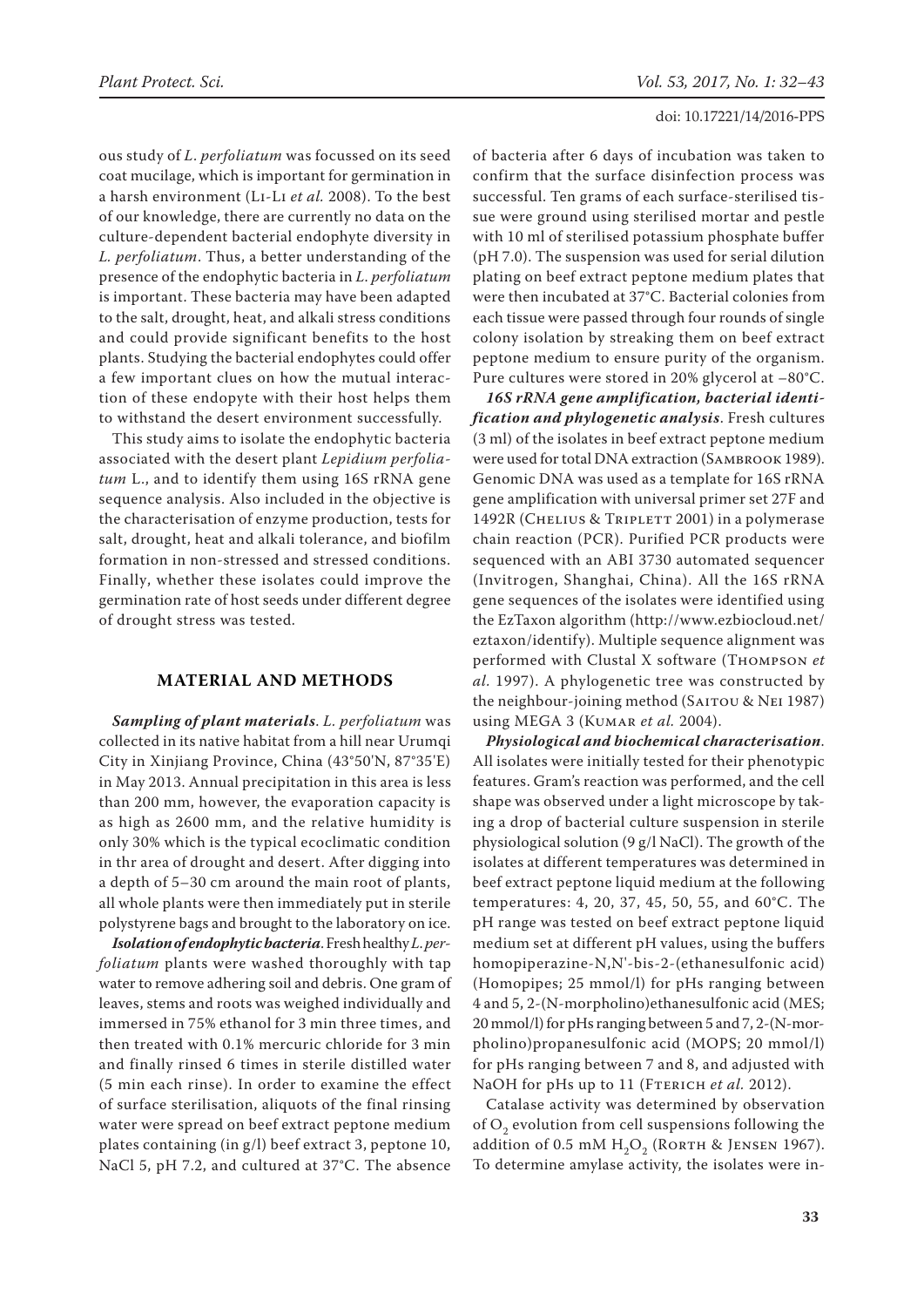oculated on starch agar. And after bacterial growth, 5 ml of a 1% iodine–potassium iodide solution was added to each plate, allowing the visualisation of clear halos around the colonies (Krishnan *et al.* 2012). To determine esterase activity, previously sterilised Tween 80 was added to the sterilised culture medium containing (in g/l) peptone 10, NaCl 5, CaCl $\cdot$ H<sub>2</sub>O 0.1, pH 7.4 to a final concentration of 1% (v/v) to evaluate the bacterial esterase activity. The presence of halos was considered to indicate enzymatic activity (Castro *et al.* 2014). To determine protease activity, we used a culture medium containing skim milk; and the

formation of a halo around the colony was considered indicative of proteolytic activity (CASTRO *et al.* 2014).

*Abiotic stress resistance*. Resistance to salt was assessed by adding 2, 5, 7, 10, 12, and  $15\%$  (w/v) of sodium chloride (NaCl) to beef extract peptone liquid medium and incubating at 37°C overnight. Tolerance to drought stress was evaluated by adding 10, 20, and 30% (m/v) of polyethylene glycol (PEG 6000) to beef extract peptone medium and the growth was checked after 16 h incubation at 37°C. Alkali resistance was assessed by adjusting medium pH with saturated NaOH from 7 to 10 and the isolates

| Isolates                                                                                                                                                                                                       | GenBank Accession No. <sup>a</sup>                                                                                                                                                                                                                                               | Closest phylogenetic relative<br>(GenBank Accession No.)          | Identity<br>(% )                                                                                                                                                                                      | No. of<br>isolates |
|----------------------------------------------------------------------------------------------------------------------------------------------------------------------------------------------------------------|----------------------------------------------------------------------------------------------------------------------------------------------------------------------------------------------------------------------------------------------------------------------------------|-------------------------------------------------------------------|-------------------------------------------------------------------------------------------------------------------------------------------------------------------------------------------------------|--------------------|
| <b>Isolates from leaves</b>                                                                                                                                                                                    |                                                                                                                                                                                                                                                                                  |                                                                   |                                                                                                                                                                                                       |                    |
| NB3-1, NB3-2, NB3-4,<br>NB3-5, NB3-7, NB4-2,<br>NB4-4, NB4-5, NB4-6,<br>NB4-7, NB4-8, NZ2-4-1,<br>NZ2-4-2, NZ2-6,<br>NL1-3-1, NL1-3-2                                                                          | KR999901, KR999902, KR999904,<br>KR999905, KR999907, KR999910,<br>KR999912, KR999913, KR999914,<br>KR999915, KR999916, KR999921,<br>KR999922, KR999924, KR999932,<br>KR999933                                                                                                    |                                                                   | 99.79, 99.79, 99.65,<br>99.65, 99.93, 99.58,<br>99.93, 99.72, 99.93,<br>99.93, 99.58, 99.31,<br>99.58, 99.57, 99.72,<br>99.93                                                                         | 16                 |
| NB3-3, NB3-6, NB3-8,<br>NB4-1, NB4-3, NB4-9,<br>NZ2-3, NZ4-2, NZ4-3                                                                                                                                            | KR999903, KR999906, KR999908,<br>KR999909, KR999911, KR999917,<br>KR999920, KR999930, KR999931                                                                                                                                                                                   | Bacillus flexus IFO 15715T<br>(AB021185)                          | 98.29, 99.72, 99.58,<br>99.93, 99.65, 99.86,<br>100, 99.58, 99.93                                                                                                                                     | 9                  |
| $NZ2-1$                                                                                                                                                                                                        | KR999918                                                                                                                                                                                                                                                                         | Bacillus cereus ATCC 14579 <sup>T</sup><br>$(NR_074540)$          | 99.93                                                                                                                                                                                                 | $\mathbf{1}$       |
| NZ2-2, NZ3-2,<br>$NL3-1$                                                                                                                                                                                       | KR999919, KR999927,<br>KR999934                                                                                                                                                                                                                                                  | Bacillus licheniformis ATCC<br>$14580$ <sup>T</sup> (X68416)      | 99.58, 99.37, 99.58                                                                                                                                                                                   | 3                  |
| $NZ2-5$                                                                                                                                                                                                        | KR999923                                                                                                                                                                                                                                                                         | Bacillus safensis FO-36b <sup>T</sup><br>(AF234854)               | 99.51                                                                                                                                                                                                 | $\mathbf{1}$       |
| NZ2-7, NZ4-1-1,<br>$NZ4-1-2$                                                                                                                                                                                   | KR999925, KR999928,<br>KR999929                                                                                                                                                                                                                                                  | Bacillus mojavensis $RO-H-1$ <sup>T</sup><br>$($ J $H600280)$     | 99.79, 99.86, 99.65                                                                                                                                                                                   | 3                  |
| $NZ3-1$                                                                                                                                                                                                        | KR999926                                                                                                                                                                                                                                                                         | Bacillus sonorensis NBRC<br>$101234T$ (AF302118)                  | 99.16                                                                                                                                                                                                 | $\mathbf{1}$       |
| Isolates from roots                                                                                                                                                                                            |                                                                                                                                                                                                                                                                                  |                                                                   |                                                                                                                                                                                                       |                    |
| NG3-1, NG3-2, NG3-3,<br>NG3-4, NG3-5, NG3-6,<br>NG3-7, NG3-8, NG3-9,<br>NG3-10, NG4-1, NG4-3,<br>NG4-4, NG4-5, NG4-6,<br>NG4-7, NG4-8, NG4-9,<br>NG4-10, NG4-11, NG4-<br>12, NG4-14, NG4-15,<br>NG4-16, NG4-17 | KR999935, KR999936, KR999937,<br>KR999938, KR999939, KR999940,<br>KR999941, KR999942, KR999943,<br>KR999944, KR999945, KR999947,<br>KR999948, KR999949, KR999950,<br>KR999951, KR999952, KR999953,<br>KR999954, KR999955, KR999956,<br>KR999958, KR999959, KR999960,<br>KR999961 | Bacillus subtilis subsp.<br>inaquosorum KCTC 13429T<br>(EU138467) | 99.44, 99.65, 99.72,<br>99.79, 99.57, 99.51,<br>99.86, 99.65, 99.86,<br>99.79, 99.44, 99.79,<br>99.93, 99.86, 99.72,<br>99.37, 99.93, 99.93,<br>99.65, 99.72, 99.58,<br>99.86, 99.36, 99.57,<br>99.86 | 25                 |
| NG4-2                                                                                                                                                                                                          | KR999946                                                                                                                                                                                                                                                                         | Bacillus sonorensis NBRC<br>$101234T$ (AF302118)                  | 98.82                                                                                                                                                                                                 | $\mathbf{1}$       |
| NG4-13                                                                                                                                                                                                         | KR999957                                                                                                                                                                                                                                                                         |                                                                   | 97.91                                                                                                                                                                                                 | $\mathbf{1}$       |
| <b>Isolates from stems</b>                                                                                                                                                                                     |                                                                                                                                                                                                                                                                                  |                                                                   |                                                                                                                                                                                                       |                    |
| $NJ4-1$                                                                                                                                                                                                        | KR999962                                                                                                                                                                                                                                                                         | Bacillus sonorensis NBRC<br>$101234T$ (AF302118)                  | 99.03                                                                                                                                                                                                 | $\mathbf{1}$       |

a accession numbers correspond with the isolate order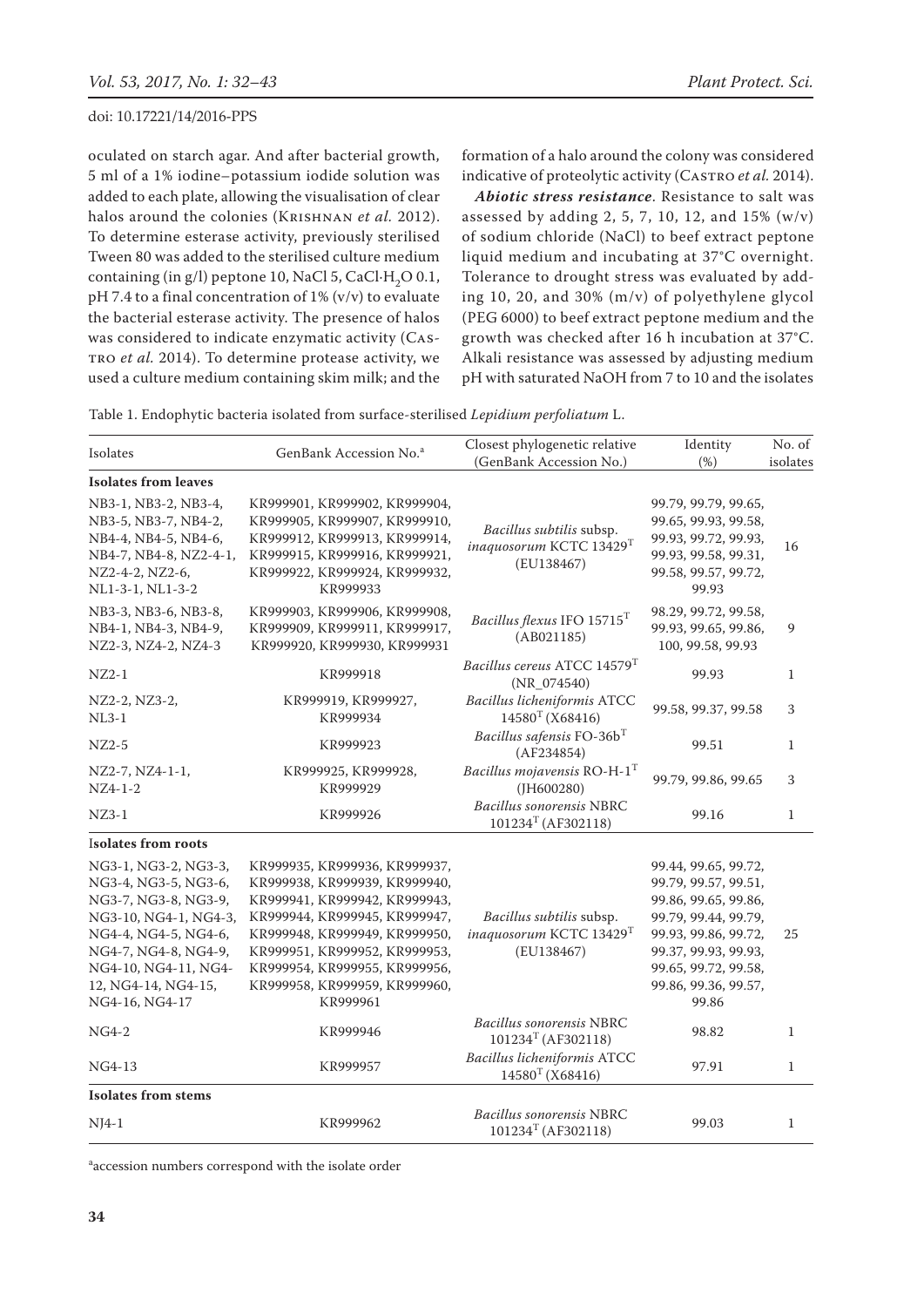were incubated at 37°C overnight. Heat resistance was assessed by incubating overnight at 37, 45, 50, and 55°C, respectively.

*Biofilm formation*. Biofilm formation was quantified according to Tariq *et al.* (2014) with some modifications. Briefly, the strains were incubated at 37°C for 24 h



Figure 1. Neighbour-joining tree of partial 16S rDNA sequences of 62 endophytic isolates from *Lepidium perfoliatum* and their close relatives. Sequences obtained in this work are in bold. Numbers at nodes are bootstrap scores (above 50%) obtained from 1000 replications

Bar = 1 nt substitution per 200 nt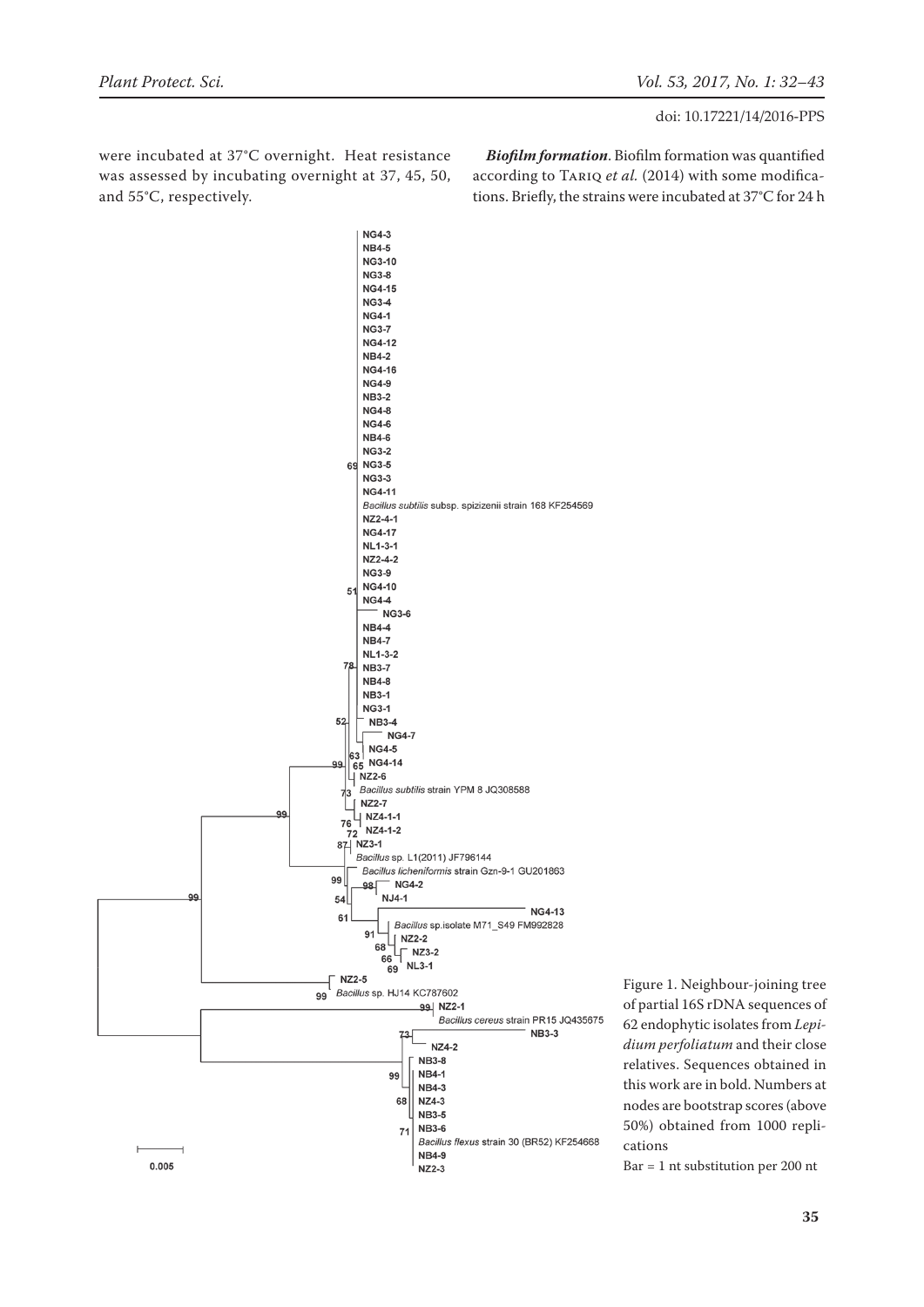in LB liquid medium. The cells were harvested and resuspended to an OD $_{600}$  of 0.2. An aliquot (1 ml) of the bacterial cell suspension was added to test tubes and incubated at 37°C for 20 hours. Each isolate was repeated 3 times. Finally, the liquid of the cultures was discarded carefully and the biofilm remained attached to the wall of the tube. Then the biofilms were stained with 1 ml of 0.01% crystal violet for 40 minutes. The excess dye was washed away with three changes of sterile distilled water. The dye that stained the biofilm was then solubilised with 3 ml of 95% ethanol, and the amount of dye was quantified by measuring the absorbance at 570 nm. Means and standard errors of the mean were calculated.

All isolates were individually checked for biofilm formation by visually assessing its formation on the top of the medium in different salt, drought, heat and alkali stress conditions. For salt stress, the medium was supplemented with various concentrations of NaCl (0, 5, 10, and 15%). For drought stress, the medium was supplemented with PEG 6000 (0, 10, 20, and 30%). For alkali stress, the medium was supplemented with NaOH to adjust pH from 7 to 10. For heat stress, the test tubes were incubated at 37, 45, 50, and 55°C, respectively, for 24 hours. The experiment was carried out in four replicates.

*Seed germination experiment*. Seeds of *L. perfoliatum* were harvested in its native habitat. The seeds' mucilage was removed by soaking in 18 M  $H<sub>2</sub>SO<sub>4</sub>$  for 5 min and then the seeds were rinsed in sterile distilled water for three times. The treated seeds were placed on two layers of filter paper which were moistened with 1.4 ml serial concentration of PEG 6000 (0, 5, 10, 15, 20, and 25%, w/v) and 0.7 ml beef extract peptone medium or 0.7 ml of the bacteria cultures (OD<sub>600</sub> = 1.0) in 6 cm Petri dishes (LI-LI *et al.* 2008). Each treatment was performed in quadruplicate with 25 seeds per replicate. Germination rate was scored 8 days later after placing the Petri dishes in an illumination cultivation chamber at 20°C, 60~70% humidity, 2500–3000 lux illumination.

*Statistical analysis*. Analysis of variance (ANOVA) using SPSS 13.0 software was employed for the statistical analysis of biofilm formation and germination rate. Means among the treatments were compared by the least significant difference (*LSD*) test. Differences were considered to be significant at *P* < 0.05.

#### **RESULTS**

**Endophytic bacteria isolation and phylogenetics**. A total of 62 endophytic bacterial isolates were obtained from leaves, roots and stems of *L. perfoliatum*. The analysis of 16S rRNA gene sequences showed that all of them belonged to the genus *Bacillus* and their GenBank accession numbers weres KR999901 to KR999962 (Table 1). A phylogenetic tree constructed using the partial 16S rDNA sequences of the bacterial endophytes and taxa is shown in Figure 1.

Distribution and diversity of the bacterial endophytes are shown in Figure 2. Of the 62 isolates, 34 were from leaves, 27 were from roots, and 1 was from stems (Figure 2A). The relative amounts of the species isolated are as follows: species similar to *B. subtilis* (66%), *B*. *flexus* (14%), *B. licheniformis* (6%), *B. mojavensis* (5%), *B. sonorensis* (5%), *B. cereus* (2%), and *B. safensis* (2%) (Figure 2B).

As shown in Figure 3, the isolates were shared at least by 7 "species": similar to *B. sonorensis* were distributed in leaves, roots and stems; but similar to *B. subtilis* and *B. licheniformis* were obtained only from leaves and roots; and similar to *B. flexus*, *B. mojavensis*, *B. cereus*, and *B. safensis* were located in leaves only, suggesting higher diversity of bacteria living in leaves than in roots.



Figure 2. Number of obtained strains from different tissues (**A**) and endophytic bacterial diversity (**B**) of *Lepidium perfoliatum*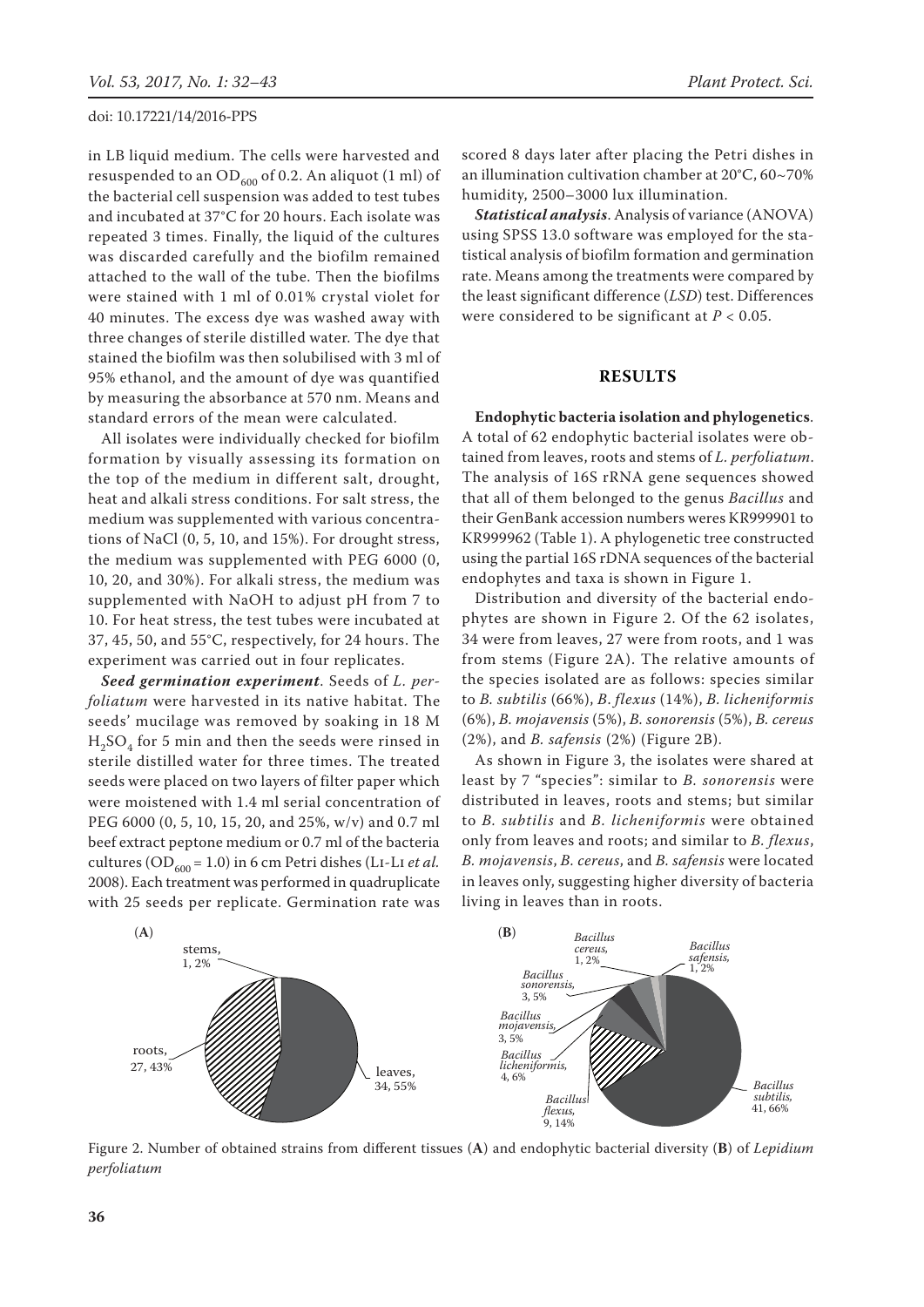|              |                                  |                    | pH       |         | Temperature |         | Tolerance (%) |                 | Activity                         |                                  |                                  |                                  |                                  |
|--------------|----------------------------------|--------------------|----------|---------|-------------|---------|---------------|-----------------|----------------------------------|----------------------------------|----------------------------------|----------------------------------|----------------------------------|
| Isolates     | reaction<br>Gram                 | morohology<br>Cell | extent   | optimum | extent      | optimum | NaCl          | <b>PEG 6000</b> | catalase                         | amylase                          | esterase                         | protease                         | Biofilm<br>forma-<br>tion        |
| $NB3-1$      | $^{+}$                           | Rod                | $4 - 11$ | $6 - 9$ | $20 - 50$   | 37      | 12            | 30              | $^{+}$                           | $^{+}$                           | $\! + \!\!\!\!$                  |                                  | $^{+}$                           |
| <b>NB3-2</b> | $^{+}$                           | Rod                | $5 - 10$ | $6 - 9$ | $20 - 50$   | 37      | 12            | 30              | $^{+}$                           | $\overline{\phantom{0}}$         | $^+$                             | $^{+}$                           | $^{+}$                           |
| <b>NB3-3</b> | $\! + \!$                        | Rod                | $5 - 10$ | $6 - 9$ | $20 - 45$   | 37      | 15            | 30              | $^{+}$                           | $^{+}$                           | $\overline{\phantom{0}}$         | $\begin{array}{c} + \end{array}$ |                                  |
| NB3-4        | $\! + \!$                        | Rod                | $4 - 9$  | $6 - 9$ | $4 - 50$    | 37      | 15            | 30              | $^{+}$                           | $^{+}$                           | $\! +$                           | $\begin{array}{c} + \end{array}$ | $^{+}$                           |
| <b>NB3-5</b> |                                  | Rod                | $5 - 10$ | $6 - 9$ | $4 - 45$    | 37      | 12            | 20              | $^{+}$                           |                                  | $\overline{\phantom{0}}$         | $\begin{array}{c} + \end{array}$ |                                  |
| NB3-6        | $\! + \!\!\!\!$                  | Rod                | $5 - 10$ | $6 - 9$ | $20 - 37$   | 30      | 12            | 20              | $^{+}$                           | $^{+}$                           | $\overline{\phantom{0}}$         | $^{+}$                           |                                  |
| <b>NB3-7</b> | $^{+}$                           | Rod                | $5 - 9$  | $6 - 9$ | $20 - 50$   | 37      | 12            | 30              | $^{+}$                           | $^{+}$                           | $^{+}$                           | $^{+}$                           | $^+$                             |
| <b>NB3-8</b> | $^{+}$                           | Rod                | $5 - 11$ | $6 - 9$ | $4 - 50$    | 37      | 15            | 20              | $\boldsymbol{+}$                 |                                  | $\overline{a}$                   | $^{+}$                           |                                  |
| $NB4-1$      | $^{+}$                           | Rod                | $5 - 11$ | $6 - 9$ | $20 - 50$   | 37      | 7             | 20              | $^{+}$                           | $^{+}$                           | $\overline{a}$                   | $^{+}$                           |                                  |
| NB4-2        | $^{+}$                           | Rod                | $5 - 10$ | $6 - 9$ | $4 - 50$    | 37      | 12            | 30              | $^{+}$                           |                                  | $^{+}$                           | $^{+}$                           | $\, + \,$                        |
| NB4-3        | $^{+}$                           | Rod                | $5 - 11$ | $6 - 9$ | $20 - 50$   | 37      | 15            | 30              | $^{+}$                           | -                                | $^{+}$                           | $^{+}$                           |                                  |
| NB4-4        | $^{+}$                           | Rod                | $4 - 10$ | $6 - 9$ | $4 - 50$    | 37      | 12            | 30              | $^{+}$                           | $^{+}$                           | $^{+}$                           | $^{+}$                           | $^{+}$                           |
| NB4-5        | $\! + \!\!\!\!$                  | Rod                | $4 - 10$ | $6 - 9$ | $20 - 50$   | 37      | 12            | 30              | $^{+}$                           | $^{+}$                           | $^{+}$                           | $^{+}$                           | $^{+}$                           |
| NB4-6        | $^{+}$                           | Rod                | $4 - 10$ | $6 - 9$ | $4 - 50$    | 37      | 12            | 30              | $^{+}$                           |                                  | $^{+}$                           | $^{+}$                           | $^{+}$                           |
| NB4-7        | $^{+}$                           | Rod                | $4 - 10$ | $6 - 9$ | $4 - 50$    | 37      | 12            | 30              | $^{+}$                           | $^{+}$                           | $^{+}$                           | $^{+}$                           | $^{+}$                           |
| NB4-8        | $^{+}$                           | Rod                | $4 - 10$ | $6 - 9$ | $4 - 50$    | 37      | 12            | 30              | $^{+}$                           | $\, +$                           | $^{+}$                           | $^{+}$                           | $^{+}$                           |
| NB4-9        | $^+$                             | Rod                | $5 - 11$ | $6 - 9$ | $20 - 50$   | 37      | 12            | 20              | $^{+}$                           |                                  | $^{+}$                           | $^{+}$                           |                                  |
| $NZ2-1$      | $^+$                             | Rod                | $4 - 11$ | $6 - 9$ | $20 - 50$   | 37      | 5             | 30              | $^{+}$                           |                                  | $\overline{\phantom{a}}$         | $\boldsymbol{+}$                 |                                  |
| $NZ2-2$      | $^+$                             | Rod                | $5 - 11$ | $6 - 9$ | $4 - 50$    | 37      | 15            | 30              | $^{+}$                           | $\, +$                           | $^{+}$                           | $\boldsymbol{+}$                 |                                  |
| $NZ2-3$      | $^+$                             | Rod                | $5 - 11$ | $6 - 9$ | $20 - 50$   | 37      | 12            | 20              | $\! + \!\!\!\!$                  | $\, +$                           | $\! + \!\!\!\!$                  | $^{+}$                           |                                  |
| $NZ2-4-1$    | $^+$                             | Rod                | $4 - 11$ | $6 - 9$ | $20 - 50$   | 37      | 15            | 30              | $^{+}$                           | $\! +$                           | $^{+}$                           | $\boldsymbol{+}$                 | $^{+}$                           |
| $NZ2-4-2$    | $^+$                             | Rod                | $4 - 10$ | $6 - 9$ | $4 - 50$    | 37      | 15            | 30              | $\! + \!\!\!\!$                  | $\! +$                           | $\! + \!\!\!\!$                  | $^{+}$                           | $^{+}$                           |
| $NZ2-5$      | $^+$                             | Rod                | $5 - 11$ | $6 - 9$ | $20 - 50$   | 37      | 10            | 20              | $^{+}$                           | $\overline{\phantom{0}}$         | $^{+}$                           | $\boldsymbol{+}$                 |                                  |
| $NZ2-6$      | $\qquad \qquad +$                | Rod                | $5 - 11$ | $6 - 9$ | $20 - 50$   | 37      | 5             | 30              | $\boldsymbol{+}$                 | $^{+}$                           | $\! + \!\!\!\!$                  | $^{+}$                           |                                  |
| $NZ2-7$      | $^{+}$                           | Rod                | $5 - 11$ | $6 - 9$ | $20 - 50$   | 37      | 12            | 30              | $^{+}$                           | $^{+}$                           | $^{+}$                           | $^{+}$                           | $^{+}$                           |
| $NZ3-1$      |                                  | Rod                | $6 - 11$ | $6 - 9$ | $20 - 50$   | 37      | 15            | 30              | $^{+}$                           | -                                | $^{+}$                           | $^{+}$                           | $^{+}$                           |
| $NZ3-2$      | $^{+}$                           | Rod                | $6 - 11$ | $6 - 9$ | $20 - 50$   | 37      | 15            | 30              | $^{+}$                           | $^{+}$                           | $\overline{a}$                   | $^{+}$                           |                                  |
| $NZ4-1-1$    | $\! + \!$                        | Rod                | $5 - 10$ | $6 - 9$ | $20 - 50$   | 37      | 10            | 30              | $^{+}$                           | $\overline{\phantom{0}}$         | $\! +$                           | $^{+}$                           | $\! +$                           |
| $NZ4-1-2$    | $^{+}$                           | Rod                | $6 - 10$ | $6 - 9$ | $20 - 50$   | 37      | 12            | 30              | $^{+}$                           | $^{+}$                           | $\! +$                           | $^{+}$                           | $^{+}$                           |
| $NZ4-2$      | $^{+}$                           | Rod                | $6 - 11$ | $6 - 9$ | $20 - 37$   | 30      | 7             | 20              | $^{+}$                           |                                  | $\overline{\phantom{0}}$         | $^{+}$                           |                                  |
| $NZ4-3$      | $\begin{array}{c} + \end{array}$ | Rod                | $6 - 11$ | $6 - 9$ | $20 - 37$   | 30      | 10            | 30              | $^{+}$                           | -                                | $\overline{\phantom{0}}$         | $^{+}$                           |                                  |
| $NL1-3-1$    | $\! + \!\!\!\!$                  | Rod                | $4 - 11$ | $6 - 9$ | $4 - 50$    | 37      | 15            | 30              | $^{+}$                           | $^{+}$                           | $\! +$                           | $^{+}$                           | $\! +$                           |
| $NL1-3-2$    | $\! + \!\!\!\!$                  | Rod                | $4 - 11$ | $6 - 9$ | $4 - 45$    | 37      | 12            | 30              | $\hbox{+}$                       |                                  | $^+$                             | $^{+}$                           | $^+$                             |
| $NL3-1$      | $^{+}$                           | Rod                | $4 - 11$ | $6 - 9$ | $20 - 45$   | 37      | 15            | 30              | $^{+}$                           |                                  | $\boldsymbol{+}$                 | $^{+}$                           |                                  |
| $NG3-1$      | $^{+}$                           | Rod                | $5 - 10$ | $6 - 9$ | $4 - 50$    | 37      | 15            | 30              |                                  |                                  | +                                |                                  | +                                |
| $NG3-2$      | $^{+}$                           | Rod                | $5 - 10$ | $6 - 9$ | $4 - 55$    | 37      | 12            | 30              | $^{+}$                           | $^{+}$                           | $\begin{array}{c} + \end{array}$ | $^{+}$                           | $^{+}$                           |
| $NG3-3$      | $\! + \!\!\!\!$                  | Rod                | $5 - 10$ | $6 - 9$ | $4 - 50$    | 37      | 15            | 30              | $\, +$                           | $^{+}$                           | $^{+}$                           | $^{+}$                           | $^{+}$                           |
| $NG3-4$      | $\! + \!\!\!\!$                  | Rod                | $5 - 10$ | $6 - 9$ | $4 - 50$    | 37      | 12            | 30              | $^{+}$                           | $^{+}$                           | $\begin{array}{c} + \end{array}$ | $^{+}$                           | $^{+}$                           |
| NG3-5        | $\! + \!\!\!\!$                  | Rod                | $5 - 10$ | $6 - 9$ | $20 - 50$   | 37      | 12            | 30              | $^{+}$                           | $^{+}$                           | $^{+}$                           | $^{+}$                           | $^{+}$                           |
| NG3-6        | $^{+}$                           | Rod                | $5 - 10$ | $6 - 9$ | $4 - 50$    | 37      | 12            | 30              | $^{+}$                           | $^{+}$                           | $\begin{array}{c} + \end{array}$ | $^{+}$                           | $^{+}$                           |
| NG3-7        | $\! + \!\!\!\!$                  | Rod                | $5 - 10$ | $6 - 9$ | $4 - 50$    | 37      | 12            | 30              | $\begin{array}{c} + \end{array}$ | $^{+}$                           | $\begin{array}{c} + \end{array}$ | $^{+}$                           | $^{+}$                           |
| NG3-8        | $\begin{array}{c} + \end{array}$ | Rod                | $5 - 10$ | $6 - 9$ | $4 - 50$    | 37      | 12            | 30              | $^{+}$                           | $^{+}$                           | $^{+}$                           | $^{+}$                           | $^{+}$                           |
| NG3-9        | $\! + \!\!\!\!$                  | Rod                | $5 - 10$ | $6 - 9$ | $4 - 55$    | 37      | 12            | $30\,$          | $^{+}$                           | $^{+}$                           | $^{+}$                           | $^{+}$                           | $^{+}$                           |
| $NG3-10$     | $^+$                             | Rod                | $5 - 10$ | $6 - 9$ | $4 - 50$    | 37      | 12            | 30              | $^{+}$                           | $^{+}$                           | $^{+}$                           | $^{+}$                           | $^{+}$                           |
| $NG4-1$      | $^+$                             | Rod                | $6 - 11$ | $6 - 9$ | $4 - 50$    | 37      | 12            | 30              | $^{+}$                           | $^{+}$                           | $^{+}$                           | $^{+}$                           | $^{+}$                           |
| $NG4-2$      | $^+$                             | Rod                | $4 - 10$ | $6 - 9$ | $20 - 55$   | 37      | 15            | 30              | $^{+}$                           | —                                | $^{+}$                           | $^{+}$                           | $^{+}$                           |
| $NG4-3$      | $^+$                             | Rod                | $5 - 10$ | $6 - 9$ | $20 - 50$   | 37      | 12            | 30              | $\boldsymbol{+}$                 | $^{+}$                           | $^{+}$                           | $^{+}$                           | $^{+}$                           |
| $NG4-4$      | $^+$                             | Rod                | $5 - 10$ | $6 - 9$ | $4 - 50$    | 37      | 12            | 30              | $^{+}$                           | $^{+}$                           | $^{+}$                           | $^{+}$                           | $^{+}$                           |
| $NG4-5$      | $^+$                             | Rod                | $5 - 10$ | $6 - 9$ | $20 - 50$   | 37      | 12            | 30              | $^{+}$                           | $^{+}$                           | $\! + \!\!\!\!$                  | $^{+}$                           | $\begin{array}{c} + \end{array}$ |
| NG4-6        | $^+$                             | Rod                | $6 - 10$ | $6 - 9$ | $20 - 50$   | 37      | 15            | 30              | $^{+}$                           | $\begin{array}{c} + \end{array}$ | $\begin{array}{c} + \end{array}$ | $^{+}$                           | $^{+}$                           |
| NG4-7        | $^{+}$                           | Rod                | $6 - 10$ | $6 - 9$ | $20 - 55$   | 37      | 12            | $30\,$          | $^{+}$                           | $^{+}$                           | $\begin{array}{c} + \end{array}$ | $^{+}$                           | $^{+}$                           |

| Table 2. Morphology and biochemical characteristics of 62 endophytic isolates from <i>Lepidium perfoliatum</i> |  |  |  |  |
|----------------------------------------------------------------------------------------------------------------|--|--|--|--|
|----------------------------------------------------------------------------------------------------------------|--|--|--|--|

+ positive reaction; – negative reaction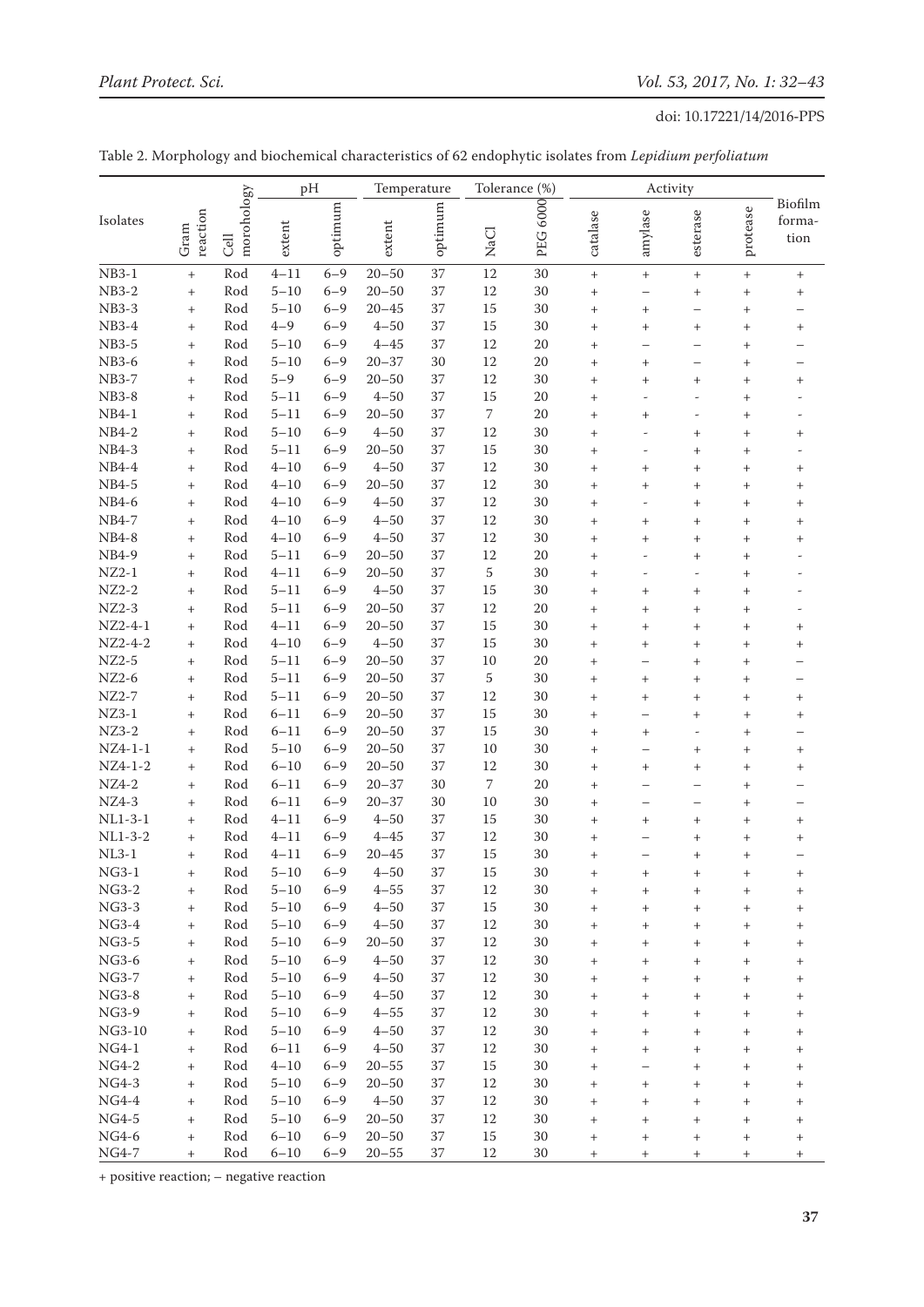



90

100

Figure 3. Frequency of bacterial endophytes in different parts of *Lepidium perfoliatum*

*Phenotypic and functional characterisation of isolates*. All endophytic isolates were individually tested for their gram-reaction, cell morphology, the range and optimal pH and temperature, salt and drought tolerance, abilities to hydrolyze starch, esters, protein, and degrade hydrogen peroxide (Table 2).

All of the isolates were gram positive. Microscopy showed that all isolates were rods. 100% isolates grew at 20 and 37°C, 95% at 45°C, 90% at 50°C, and 6% at 55°C. None could grow at 60°C. However, it was discovered that all the isolates could survive after being incubated at 60°C for 3 h and then transferred to a temperature of 37°C, which was the optimal temperature for all isolates. For the pH test, 100% isolates grew at pH 6, 7, 8, and 9, 97% at pH 10, 84% at pH 5, 40% at pH 11, and 26% at pH 4; pH 6 to pH 9 was the optimal pH range for all isolates. For the

Figure 4. Percentage of isolates displaying the assayed abiotic stress tolerance of endophytic bacteria from leaves and roots of *Lepidium perfoliatum*

NaCl test, 100, 97, 94, 89, and 25% isolates grew at 5, 7, 10, 12, and 15% NaCl, respectively. 100 and 87% isolates grew at 20 and 30% PEG 6000, respectively. Out of the 62 isolates, 44 showed amylolytic activity (89% isolates were from roots and 56% isolates from leaves). Fifty-three of the 62 isolates showed esterasic activity (100% isolates were from roots and 74% isolates from leaves) and all of them were protease and catalase positive. Only 74% isolates could form a biofilm (Table 2). Analysing the adaptability of isolates to abiotic stresses further (Figure 4) revealed that drought stress resistance was shown by 100% isolates from roots, and 76% isolates from leaves tolerated 30% PEG 6000. Within the bacterial collection, 100% isolates from roots and 88% isolates from leaves actively grew in the presence of 10% NaCl. 100% isolates from roots and 91% isolates from



Figure 5. Quantity of the biofilm (absorbance 570 nm) of endophytic bacteria determined by crystal violet staining Each value is plotted as the mean  $\pm$  SE ( $n = 3$ )

leaves roots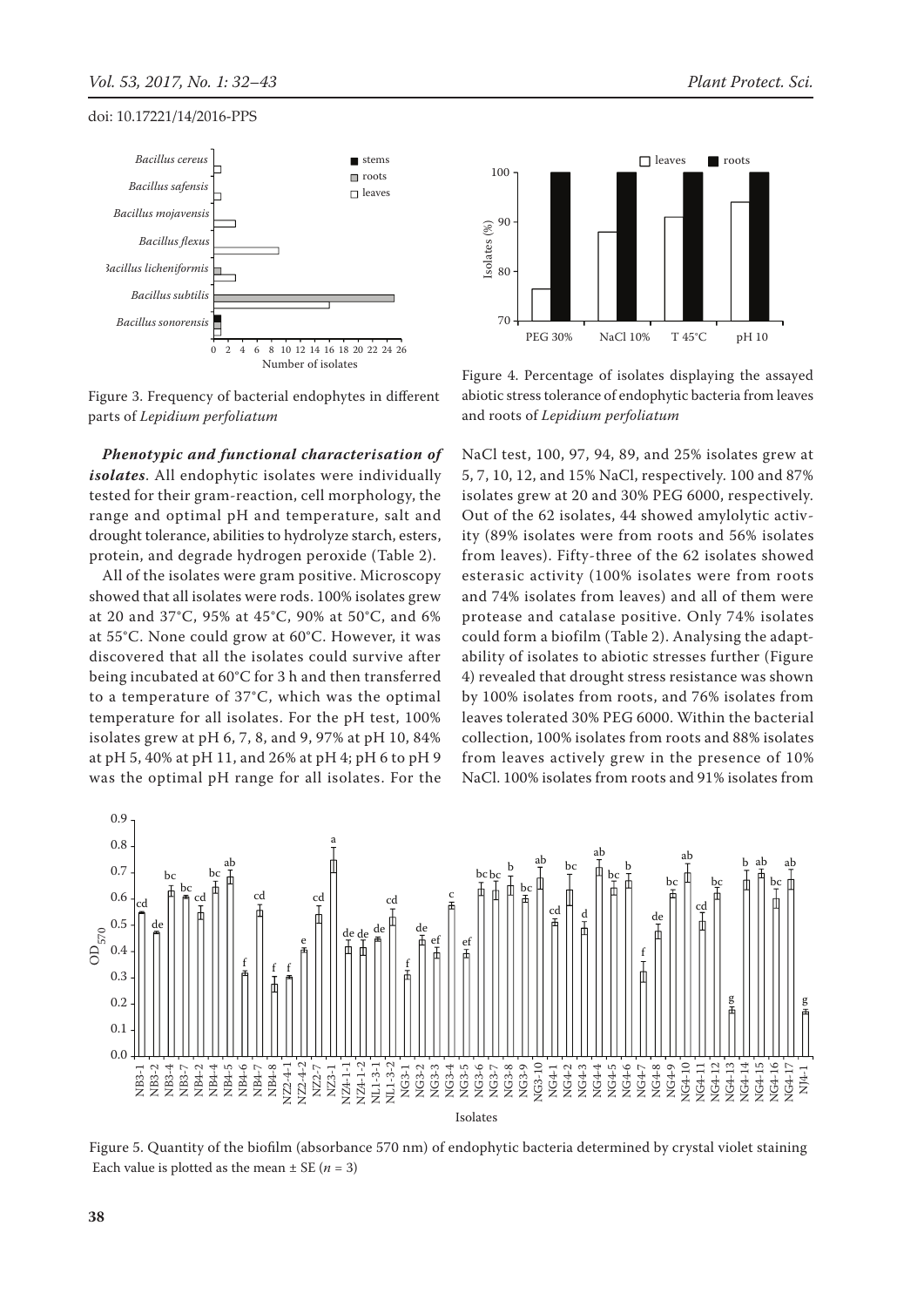

Figure 6. Percentage of survived isolates and biofilm formed in the survived isolates and percentage of biofilm formed by isolates from leaves and roots of *Lepidium perfoliatum* under different concentrations of NaCl (**A**, **B**), under different concentrations of PEG 6000 (**C**, **D**), at various pH values (**E**, **F**), and at various temperatures (**G**, **H**)

leaves were able to grow at 45°C. 100 and 94% of the strains from roots and leaves, respectively, were able to grow in basic media (up to pH 10). Isolates from roots were more tolerant than isolates from leaves.

*Biofilm formation*. In the non-stressed conditions, 46 of the 62 isolates exhibited significantly different biofilm formation at a varying  $OD_{570}$  level from  $0.171 \pm 0.009$  to  $0.749 \pm 0.048$ . Bacterial isolates NZ3-1 and NG4-4 showed high efficiency in biofilm formation in glass test tubes (Figure 5).

The percentage of survived isolates decreased as the concentration of NaCl increased. However, of the survived isolates, the percentage of biofilm formation increased as the concentration of NaCl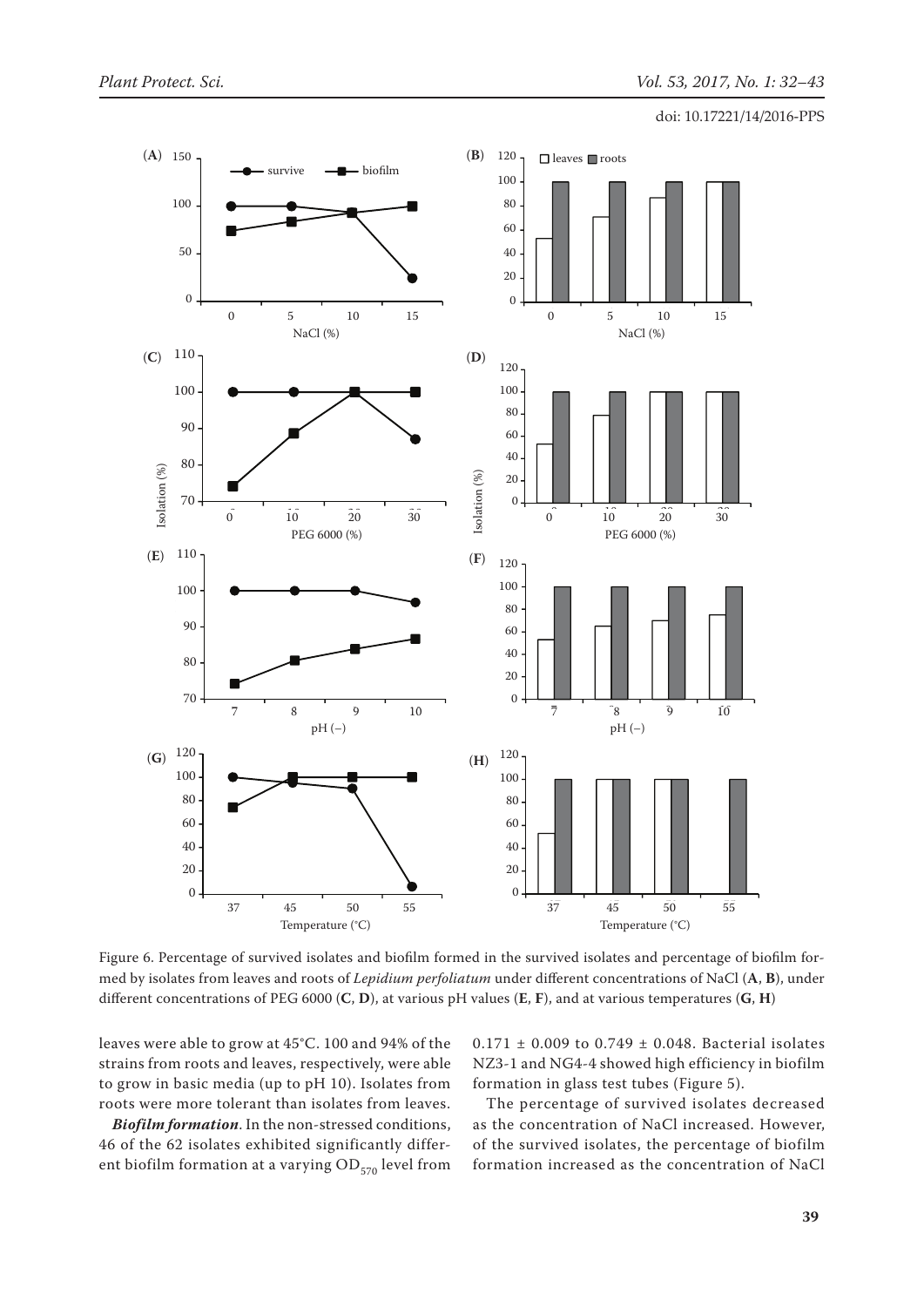

increased (Figure 6A). The same trend was observed in drought, alkali, and heat stress conditions (Figures 6C, 6E, 6G).

The formation of biofilm on survived isolates from roots was always 100% in non-stressed and various salt, drought, alkali and heat stress conditions (Figures 6B, 6D, 6F, 6H). The survived isolates from leaves showed biofilm formation that increased from 53% in non-stressed conditions to 100% at 15% NaCl (Figure 6B), from 53% in non-stressed condition to 100% at 20% PEG and at 30% PEG (Figure 6D), from 53% in non-stressed condition to 75% at pH 10 (Figure 6F), from 53% in non-stressed conditions to 100% at 45 and 50°C, but decreased to 0 at 55°C since no isolates from the leaves could survive at this temperature (Figure 6H).

*Role of endophytic bacteria in seed germination rate under drought stress*. Under drought stress conditions with 10, 15, 20, and 25% PEG 6000, there were 23, 25, 26 and 17 strains that could significantly improve seed germination, respectively (Figure 7). The result showed that under non-stressed conditions or lower drought stress conditions with 5% PEG 6000, no isolate could benefit to germination rate, however, as the concentration of PEG 6000 increased to 20%, more and more isolates that could enhance the germination rate. Even under the hightest concentration of PEG 6000, there were still 17 isolates that could improve seed germination. Among these useful isolates, twelve were helpful at all 10, 15, 20, and 25% PEG 6000, in which 1, 1, 10 isolates were identified as *B. licheniformis*, *B. mojavensis*, and *B. subtilis*, respectively.

# **DISCUSSION**

Currently, endophytic bacteria are attracting increasing attention not only for their promotion of plant growth and control of plant diseases (HALLmann *et al.* 2011), but also for their stress tolerance and improvement of plant growth in an extreme environmen (FORCHETTI et al. 2010; JHA et al. 2011; Karthikeyan *et al*. 2012; Ali *et al.* 2014; Naveed *et al.* 2014a, b; Qin *et al.* 2014; Cherif *et al.* 2015). *Phoenix dactylifera* L. root endophytic bacteria that were isolated from the environment of desert oasis promoted plant growth under drought conditions (CHERIF et al. 2015). However, studies focusing on the isolation and characterisation of endophytic bacteria from "pioneering plant" in the desert are scarce. Therefore, we examined the *L*. *perfoliatum* grown in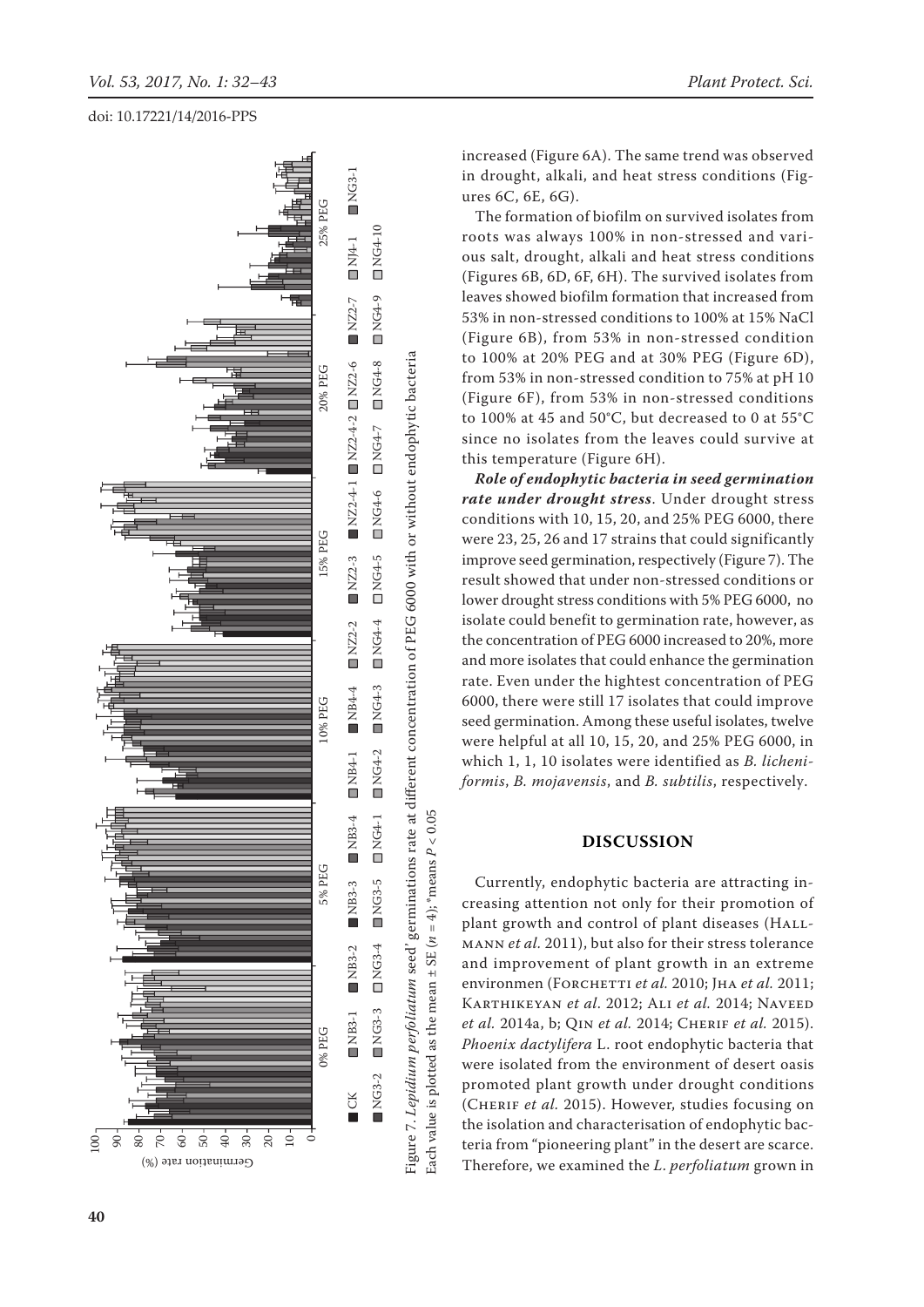the desert of Xinjiang China for the presence of endophytic bacteria and tried to determine their abiotic stress resistance.

In this study, we demonstrated that the culturable bacterial endophytes belong to the genus *Bacillus*, which are frequently isolated from plant tissues and as endophytic microorganisms (MISAGHI & DONNDELINGER 1990; Sturz 1995; Araújo et al. 2001; Forchetti *et al.* 2007). Because of their spore-forming ability, they could resist adverse ecological conditions, and this feature is evident in the isolates obtained from *L*. *perfoliatum* growing in extreme drought, saline, heat and alkali conditions. This kind of abundance has also been observed in endophytic bacteria from roots of the halophyte *P. strombulifera* (Sgroy *et al.* 2009).

We found that the diversity of endophytic bacteria varied greatly within different tissues of *L*. *perfoliatum*. Endophytes were mainly located in the leaves followed by the roots and then the stems. Our results concur with a previous finding that the highest diversity of endophytic bacteria was from leaf tissues (Shi *et al.* 2013).

Eighty-nine percent isolates were able to grow at 12% NaCl, and this is similar to the finding that 84% isolates from the halophyte *Limonium sinense* could grow at 13% NaCl (Qin *et al*. 2014). Also, 100% isolates could grow in 20% PEG, agreeing with the result that 100% strains from the root of *Phoenix dactylifera* L. located in a desert oasis grew at low water activities in the presence of 20% PEG (CHERIF *et al.* 2015). We noticed that the vast majority of the isolates (95%) were able to grow at 45°C, higher than the observations reported for the isolates from nodules of *Acacia tortilis* subsp. *raddiana* in arid soils of Tunisia (FTERICH et al. 2012). All of the isolates from the root of *L*. *perfoliatum* tolerated 50°C whereas none of the strains from the root of *Phoenix dactylifera* L. located in a desert oasis grew at 50°C (Cherif *et al.* 2015). Ninety-seven percent isolates showed tolerance to pH values from 6 to 10, which is in agreement with the report of FTERICH *et al*. (2012). The results highlighted the remarkable adaptability of *L*. *perfoliatum* isolates that occurs in extreme arid zones of China. High salt, drought and alkali tolerance and  $T_{\text{max}}$  values are very important characteristics for survival under the hot and dry conditions. These findings suggest that salt-, drought-, alkali- and heat-tolerant endophytes might protect their host plant against abiotic stress.

We have demonstrated that 71, 85, and 100% endophytic bacteria possess the ability to degrade the plant polymer starch, esterase and protein, respectively. These

results indicate the endophyte' potential for nutrient acquisition and hydrolysis of a macromolecule into a micromolecule to protect the plant from abiotic stress.

Biofilms are surface-attached communities of bacteria, which wrap bacteria inside with a self-produced extracellular matrix that protects them from environmental stress (COSTERTON et al. 1995, 1999; STANLEY & Lazazzera 2004). Biofilm formation enables rhizobia to withstand various abiotic stress conditions, thereby contributing to an efficient symbiosis (HIRSCH 2010). Biofilm formation by plant growth-promoting rhizobacteria (PGPR) improved PGPR effects (Seneviratne *et al.* 2010). Our data show that 74% of endophytic bacterial isolates from *L*. *perfoliatum* could form a biofilm and the percentage kept growing in various stress conditions (Figures 6A, 6C, 6E, and 6G), indicating that biofilm formation helps endophytic bacteria grow in the assayed abiotic stress. Exopolysaccharides (EPS), important components of the biofilm matrix, have multiple functions such as surface attachment, protection against abiotic or biotic stress factors and nutrient gathering (Becker 2015). Loss-of-function EPS mutants of *Sinorhizobium meliloti* and *Mesorhizobium tianshanense* show impaired biofilm formation and delay nodule formation or reduce nodulation capacity (Fujishige *et al.* 2006). Similarly, the nitrogenfixing endophyte *Gluconacetobacter diazotrophicus*  secretes EPS, which play a role in biofilm formation and the endophytic colonization of graminaceous plants (Meneses *et al.* 2011). Disruption of *ptsI* in *B. cereus*, which was isolated from the root systems of healthy wheat varieties, caused a 70% reduction in biofilm formation and a 1000-fold reduction in colonisation (Xu *et al.* 2014). Biofilm formation of *Halomonas meridiana* PAa6 helped the bacterial strains to colonise better the *Cicer arietinum* var. CM 98 roots in saline soil (Qurashi & Sabri 2012). Symbiotic genes are important for biofilm-forming rhizobia (Fujishige *et al.* 2008). It seems that biofilm formation is positively connected with the microbe-plant symbiosis. Our data show that 100% of isolates from roots form a biofilm no matter the stress conditions (Figures 6B, 6D, 6F, and 6H), which may assist themselves to colonise in the roots of *Lepidium perfoliatum* L.

In summary, this study describes the morphological, molecular, enzymatic, stress tolerance and biofilm formation characteristics of culturable bacterial endophytes isolated from leaves, roots and stems of *L*. *perfoliatum*. The biofilm formation was confirmed in 74% isolates in non-stressed conditions, and the percentage increased in salt, drought, heat and alkali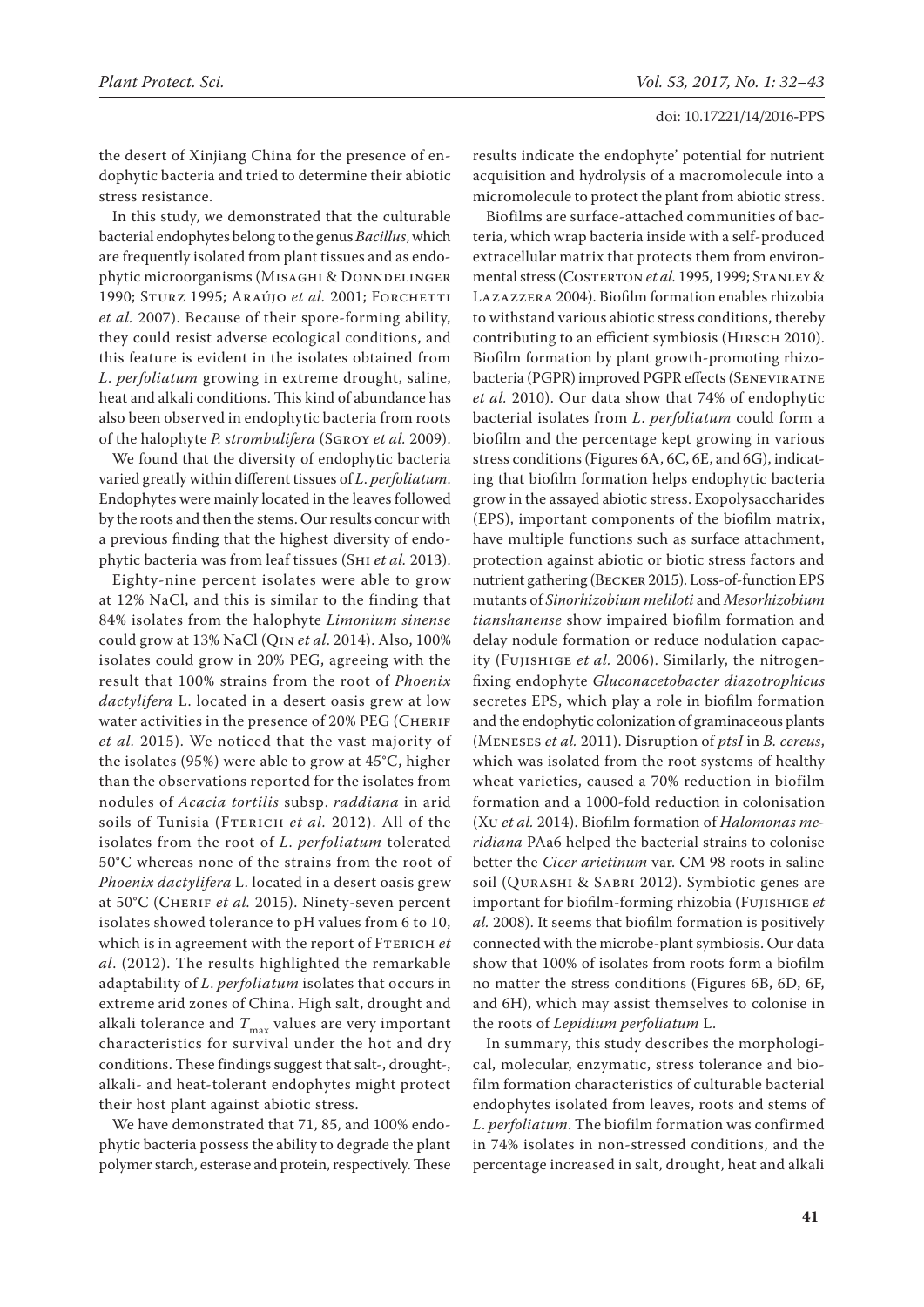stress conditions, suggesting their fine adaption to the harsh environment. Besides, 28 isolates could improve the seed germination rate under different drought stress. These data are valuable and essentially show that the endophytic bacteria from *L*. *perfoliatum* could assist their host to resist a harsh environment.

## **References**

- Ali S., Charles T.C., Glick B.R. (2014): Amelioration of high salinity stress damage by plant growth-promoting bacterial endophytes that contain ACC deaminase. Plant Physiology and Biochemistry, 80: 160–167.
- Altschul S.F., Gish W., Miller W., Myers E.W., Lipman D.J. (1990): Basic local alignment search tool. Journal of Molecular Biology, 215: 403–410.
- Araújo W.L., Maccheroni Jr W., Aguilar-Vildoso C.I., Barroso P.A., Saridakis H.O., Azevedo J.L. (2001): Variability and interactions between endophytic bacteria and fungi isolated from leaf tissues of citrus rootstocks. Canadian Journal of Microbiology, 47: 229–236.
- Becker A. (2015): Challenges and perspectives in combinatorial assembly of novel exopolysaccharide biosynthesis pathways. Frontiers in Microbiology, 6, Article No. 687. doi: 10.3389/fmicb.2015.00687
- Castro R.A., Quecine M.C., Lacava P.T., Batista B.D., Luvizotto D.M., Marcon J., Ferreira A., Melo I.S., Azevedo J.L. (2014): Isolation and enzyme bioprospection of endophytic bacteria associated with plants of Brazilian mangrove ecosystem. SpringerPlus, 3.382. doi: 10.1186/2193-1801-3-382
- Chelius M.K., Triplett E.W. (2001): The diversity of archaea and bacteria in association with the roots of *Zea mays* L. Microbial Ecology, 41: 252–263.
- Cherif H., Marasco R., Rolli E., Ferjani R., Fusi M., Soussi A., Mapelli F., Blilou I., Borin S., Boudabous A., Cherif A., Daffonchio D., Ouzari H. (2015): Oasis desert farming selects environment-specific date palm root endophytic communities and cultivable bacteria that promote resistance to drought. Environmental Microbiology Reports, 7: 668–678.
- Costerton J.W., Lewandowski Z., Caldwell D.E., Korber D.R., Lappin-Scott H.M. (1995): Microbial biofilms. Annual Review of Microbiology, 49: 711–745.
- Costerton J.W., Stewart P.S., Greenberg E.P. (1999): Bacterial biofilms: a common cause of persistent infections. Science, 284: 1318–1322.
- Forchetti G., Masciarelli O., Alemano S., Alvarez D., Abdala G. (2007): Endophytic bacteria in sunflower (*Helianthus annuus* L.): isolation, characterization, and production of jasmonates and abscisic acid in culture medium. Applied Microbiology and Biotechnology, 76: 1145–1152.
- Forchetti G., Masciarelli O., Izaguirre M.J., Alemano S., Alvarez D., Abdala G. (2010): Endophytic bacteria improve seedling growth of sunflower under water stress, produce salicylic acid, and inhibit growth of pathogenic fungi. Current Microbiology, 61: 485–493.
- Fterich A., Mahdhi M., Lafuente A., Pajuelo E., Caviedes M.A., Rodriguez-Llorente I.D., Mars M. (2012): Taxonomic and symbiotic diversity of bacteria isolated from nodules of *Acacia tortilis* subsp. *raddiana* in arid soils of Tunisia. Canadian Journal of Microbiology, 58: 738–751.
- Fujishige N.A., Kapadia N.N., De Hoff P.L., Hirsch A.M. (2006): Investigations of *Rhizobium* biofilm formation. FEMS Microbiology Ecology, 56: 195–206.
- Fujishige N.A., Lum M.R., De Hoff P.L., Whitelegge J.P., Faull K.F., Hirsch A.M. (2008): *Rhizobium* common *nod* genes are required for biofilm formation. Molecular Microbiology, 67: 504–515.
- Hallmann J., Quadt-Hallmann A., Mahaffee W.F., Kloepper J.W. (2011): Bacterial endophytes in agricultural crops. Canadian Journal of Microbiology, 43: 895–914.
- Hirsch A.M. (2010): How rhizobia survive in the absence of a legume host, a stressful world indeed. In: Seckbach J., Grube M. (eds): Symbioses and Stress. Joint Ventures in Biology. Dordrecht, Springer: 375–391.
- Huang D.H., Zhao J., Yuan J.W., Dong-Sheng X.U., Chen S., Lan H.Y. (2011): A preliminary study on methods for dormancy breaking of seeds of *Lepidium perfoliatum* L. cultivated outdoor. Xinjiang Agricultural Sciences, 2011-03.
- Jha Y., Subramanian R.B., Patel S. (2011): Combination of endophytic and rhizospheric plant growth promoting rhizobacteria in *Oryza sativa* shows higher accumulation of osmoprotectant against saline stress. Acta Physiologiae Plantarum, 33: 797–802.
- Karthikeyan B., Joe M.M., Islam M.R., Sa T.M. (2012): ACC deaminase containing diazotrophic endophytic bacteria ameliorate salt stress in *Catharanthus roseus* through reduced ethylene levels and induction of antioxidative defense systems. Symbiosis, 56: 77–86.
- Krishnan P., Bhat R., Kush A., Ravikumar P. (2012): Isolation and functional characterization of bacterial endophytes from *Carica papaya* fruits. Journal of Applied Microbiology, 113: 308–317.
- Kumar S., Tamura K., Nei M. (2004): MEGA3: Integrated software for Molecular Evolutionary Genetics Analysis and sequence alignment. Briefings in Bioinformatics, 5: 150–163.
- Li-Li G.U., Liu L.H., You T.Y., Lan H.Y., Zhang F.C. (2008): Characterization of the seed coat mucilage properties of ephemeral plant *Lepidium perfoliatum* L. in Xinjiang. Acta Botanica Boreali-Occidentalia Sinica, 28: 2451– 2460.